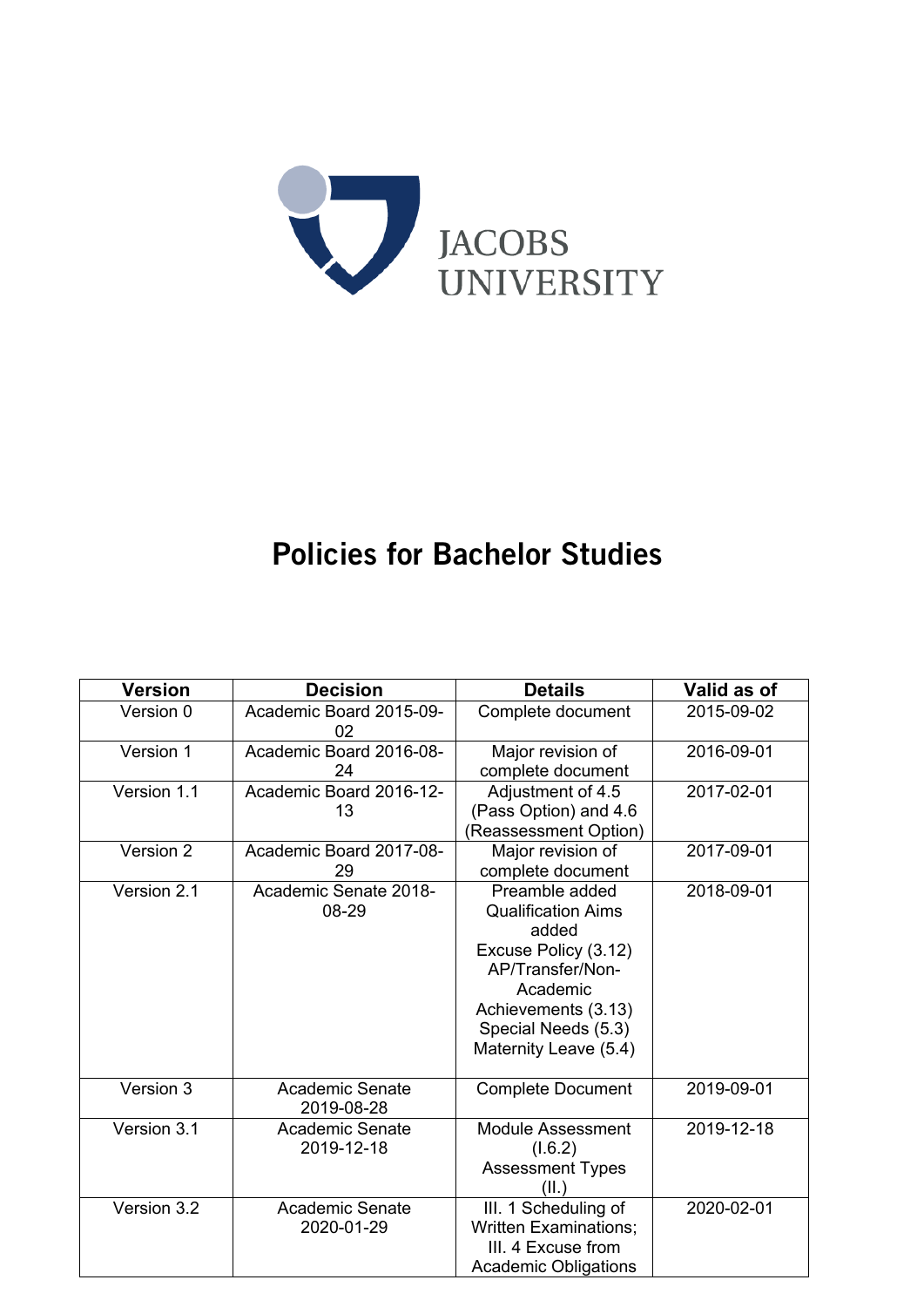

# **Contents**

| L.  |                                                                               |    |
|-----|-------------------------------------------------------------------------------|----|
|     |                                                                               |    |
|     |                                                                               |    |
|     |                                                                               |    |
|     |                                                                               |    |
|     |                                                                               |    |
|     |                                                                               |    |
|     |                                                                               |    |
|     |                                                                               |    |
|     |                                                                               |    |
|     |                                                                               |    |
|     |                                                                               |    |
|     |                                                                               |    |
|     |                                                                               |    |
|     |                                                                               |    |
|     |                                                                               |    |
|     |                                                                               |    |
|     |                                                                               |    |
|     |                                                                               |    |
|     |                                                                               |    |
|     |                                                                               |    |
| П.  |                                                                               |    |
|     |                                                                               |    |
|     |                                                                               |    |
|     |                                                                               |    |
|     |                                                                               |    |
|     |                                                                               |    |
| Ш.  |                                                                               |    |
|     |                                                                               |    |
|     |                                                                               |    |
|     |                                                                               |    |
|     |                                                                               |    |
|     |                                                                               |    |
|     |                                                                               |    |
|     |                                                                               |    |
|     |                                                                               |    |
|     | III.8 Advanced Placement, Transfer Credits, and Non-Academic Achievements  16 |    |
|     |                                                                               |    |
|     |                                                                               |    |
|     |                                                                               |    |
|     |                                                                               |    |
|     |                                                                               |    |
|     |                                                                               |    |
| IV. |                                                                               | 20 |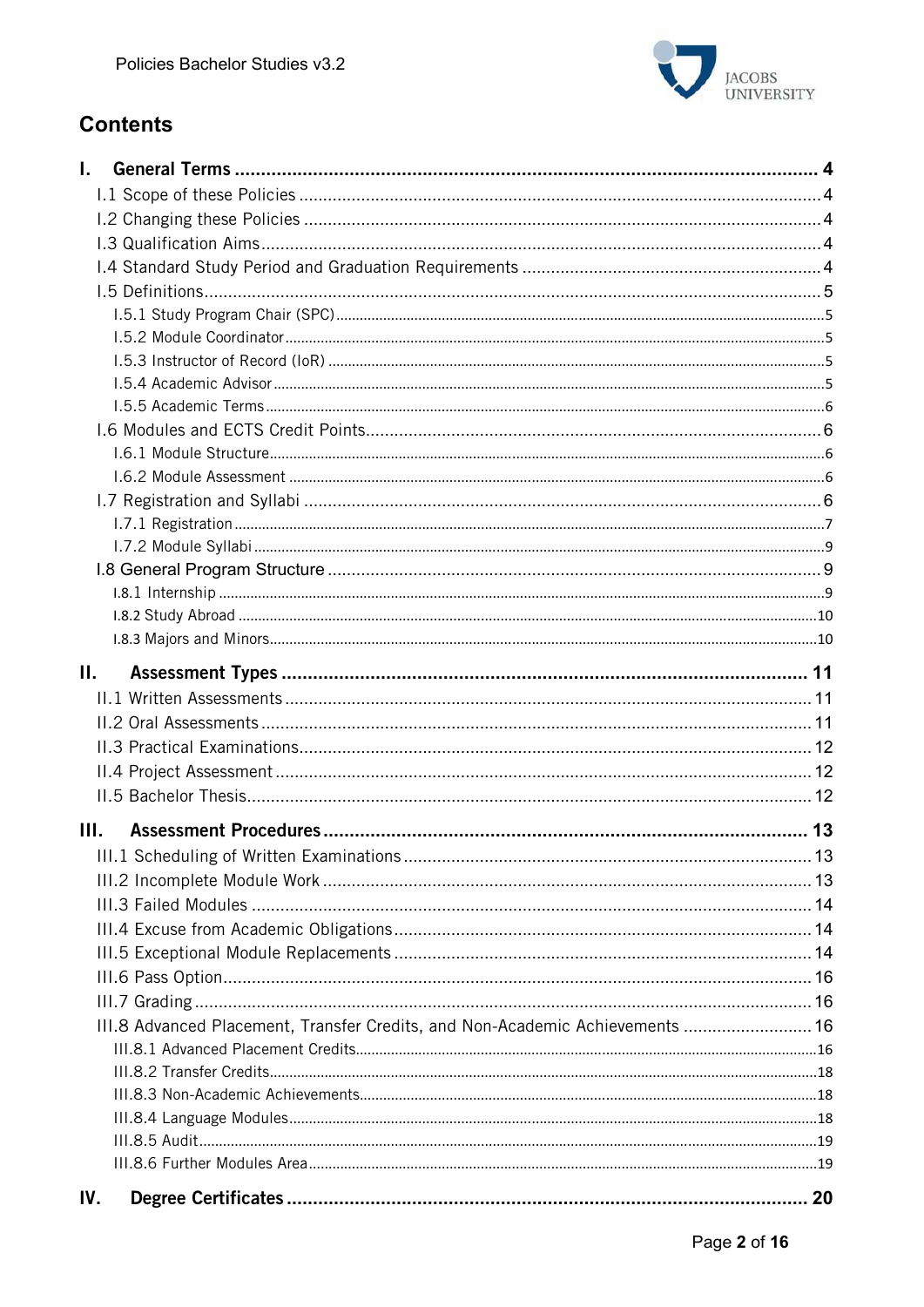

Disclaimer:

These policies are subject to compliance with Bremer Higher Education Act (Bremisches Hochschulgesetz - BremHG). Changes to these policies are possible under the provision of 1.2 "Changing these Policies".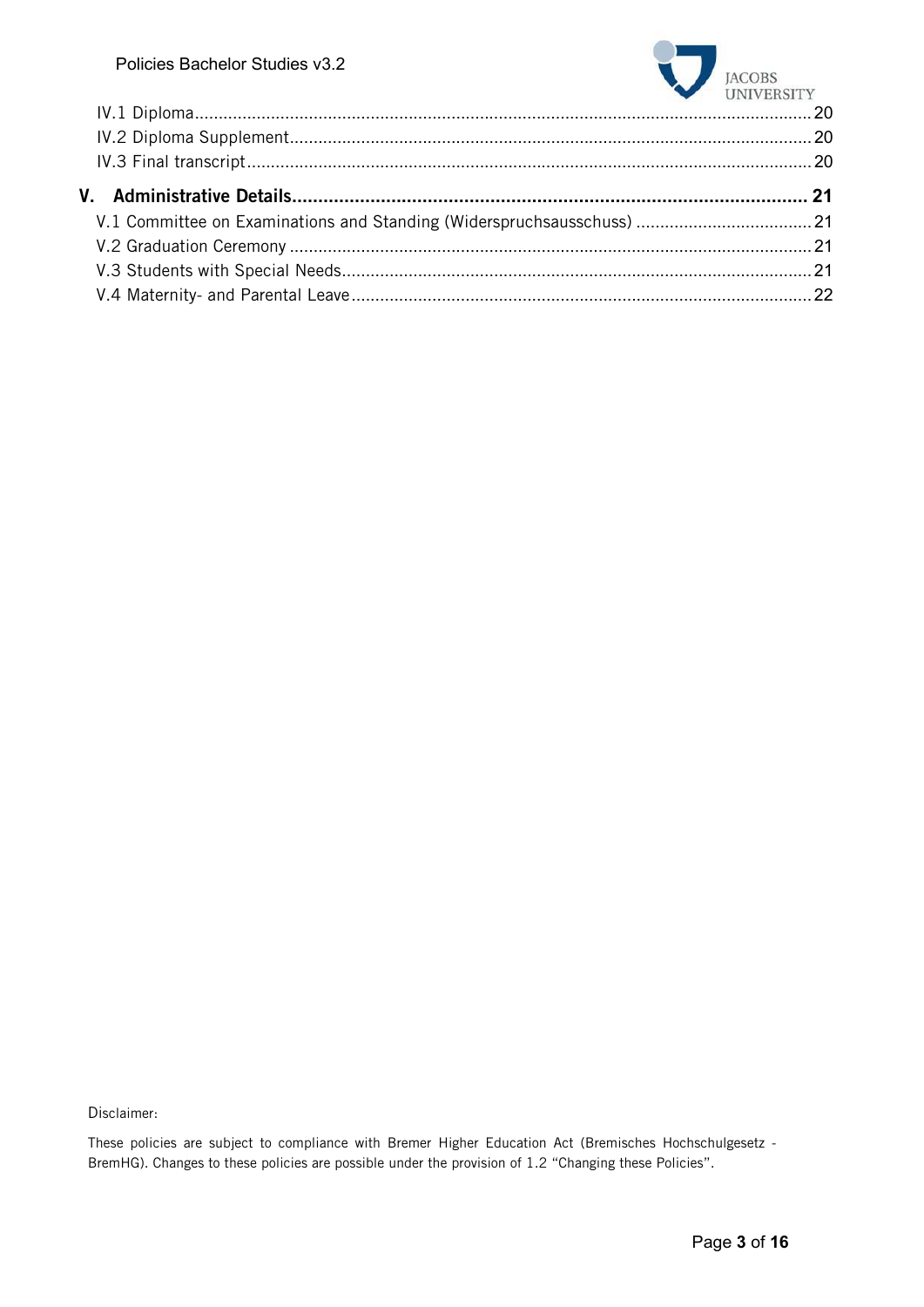

# I. General Terms

### I.1 Scope of these Policies

These policies are the general examination regulations (Rahmenprüfungsordnung). They apply to all study programs leading to a Bachelor of Science or Bachelor of Arts degree. In addition to these general policies, all Bachelor programs have individual programspecific regulations. The program-specific examination regulations are included in each Study Program Handbook. Every Bachelor program has an individual program handbook for each of its cohorts.

The modules of all Bachelor programs are listed in a module handbook. The module handbook contains module data sheets that include module descriptions, aims, intended learning outcomes, functions, components, ECTS credits, and pre-requisites.

In cases of conflict, the Policies for Bachelor Studies at hand apply.

### I.2 Changing these Policies

The Academic Senate decides upon changes of the Policies for Bachelor Studies.

#### I.3 Qualification Aims

During their Bachelor studies students

- acquire an understanding of the content and methodology of the respective academic field and become familiar with the principles of scientific work;
- gain knowledge on the current state of research in the respective field of study and develop the ability to adequately address relevant scientific and technical problems;
- learn to reflect on scientific problems in their different contexts and to be able to assess them independently;
- address societal, political, ecological and economical challenges and acquire skills to actively engage in their societies;
- focus on an international context;
- learn general educational contents and gain key occupational skills in order to enter the labor market or continue their education in graduate schools.

#### I.4 Standard Study Period and Graduation Requirements

Undergraduate studies at Jacobs University comprise pre-degree and undergraduate study programs.

Bachelor programs consist of a predefined set of modules that need to be passed in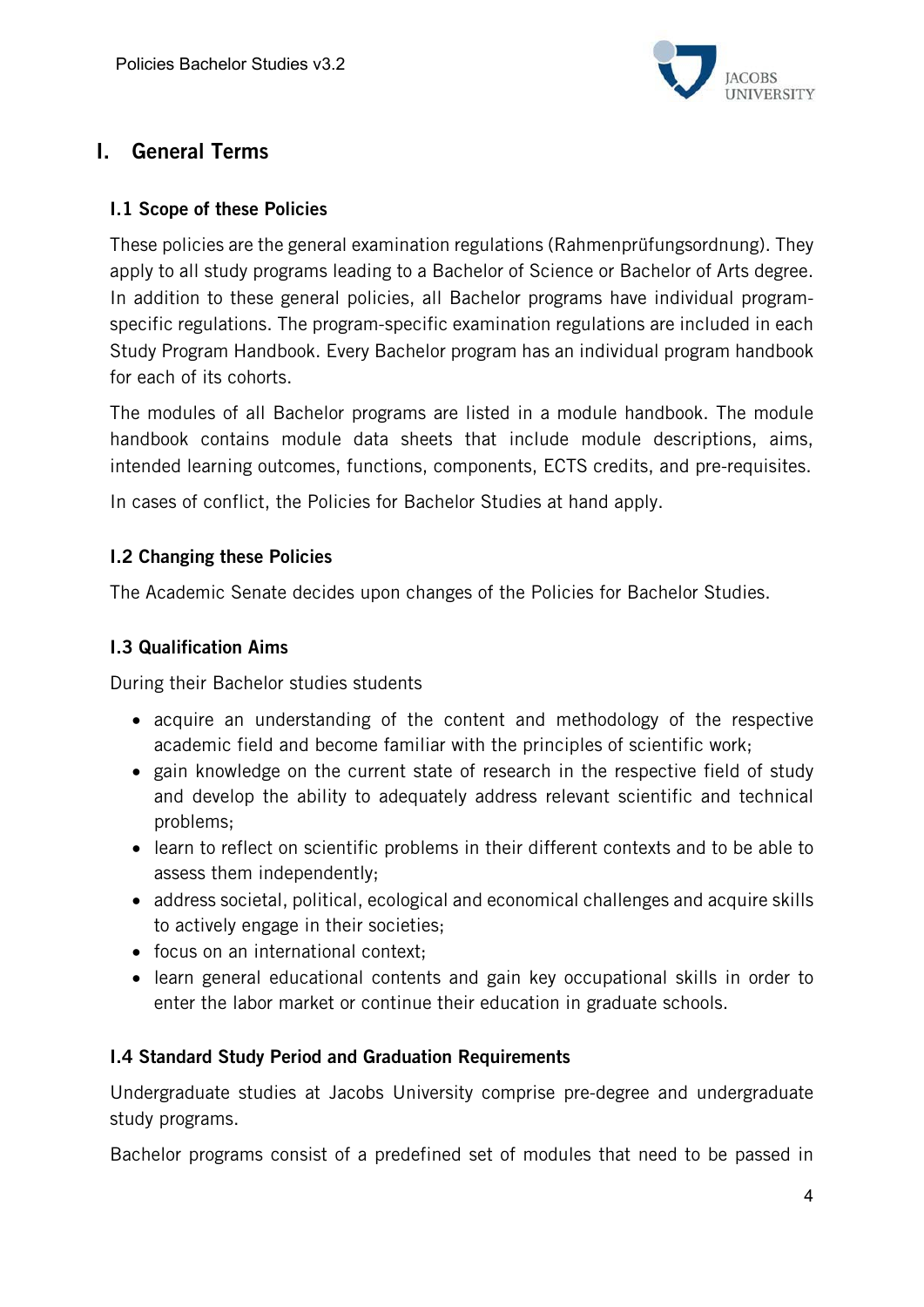

order to graduate. Upon successful completion of a Bachelor program (i.e., after meeting all necessary graduation requirements), students are awarded a Bachelor of Arts (BA) or a Bachelor of Science (BSc) degree. A student may complete the requirements for a Bachelor program at any time during the academic year.

The regular study period for the Bachelor degree is six semesters (Fachsemester) with a total of 180 ECTS credit points, unless a different standard study period is defined in the program handbook of the study program. A list of Bachelor programs offered and the respective degrees awarded by Jacobs University is published on the university website.

In general, pre-degree programs last one year. During these programs, students may earn credit points for future undergraduate studies as defined in the program-specific handbooks.

# I.5 Definitions

### I.5.1 Study Program Chair (SPC)

Each study program has its own SPC. The SPC is responsible for the academic coordination of the study program as well as for the module description to be accurate and current. The SPC is by default Module Coordinator and can delegate this responsibility to another faculty member.

### I.5.2 Module Coordinator

The Module Coordinator supervises a module and is responsible for its content and conduct. For modules consisting of only one module component, the Module Coordinator also carries out the role of Instructor of Record (IoR). If the Module Coordinator is an external lecturer with time constraints or other limitations of capacity, the SPC can serve as Module Coordinator or delegate the responsibility to another faculty member.

### I.5.3 Instructor of Record (IoR)

The Instructor of Record teaches the module or module component and is responsible for developing its content (syllabus), for assignments, and grades. As a rule, the IoR holds a doctorate degree in a module-relevant field. Sufficient practical experience in the respective industry preferably on an executive level can substitute a PhD if approved by the Dean.

### I.5.4 Academic Advisor

Upon enrollment, every student is assigned to a faculty member for academic advising. Students may change their Academic Advisor.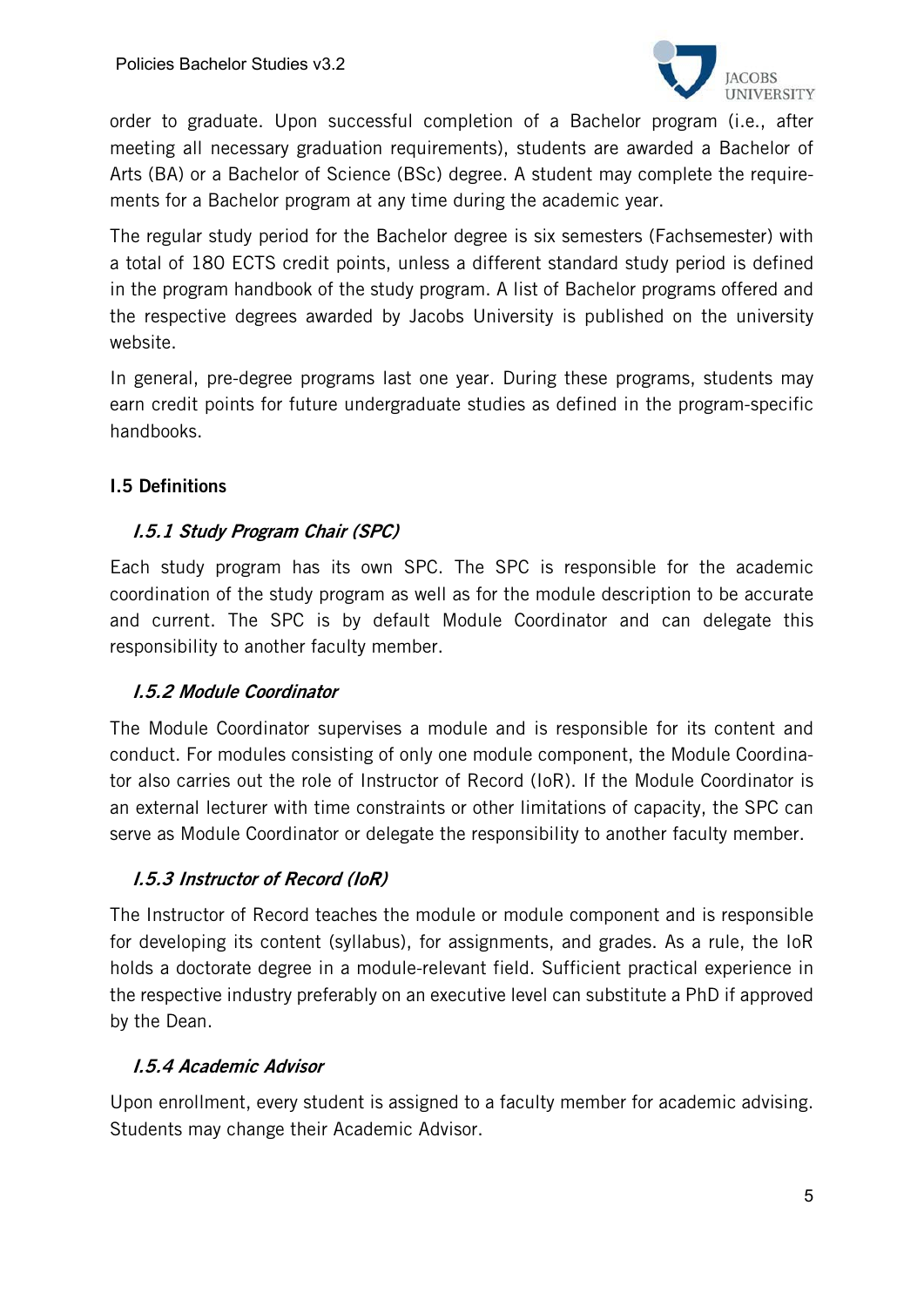

# I.5.5 Academic Terms

At Jacobs University, the academic year is divided into a fall semester including a separate January intersession period and a spring semester. Mandatory modules can be scheduled during the intersession period. Therefore, students are expected to be present during the intersession if they have to attend mandatory modules relevant for their studies. As a rule, classes and examinations are scheduled from Monday to Friday. However, students should be prepared to attend extraordinary Saturday sessions and examinations. Specific dates and deadlines are published in the official Academic Calendar.

# I.6 Modules and ECTS Credit Points

# I.6.1 Module Structure

All Bachelor programs are organized in modules. A module is a formally structured teaching unit with a coherent and explicit set of learning outcomes and assessment criteria. Students are awarded academic credit through achieving the learning outcomes for a module. The number of credits assigned to a module is based on the estimated notional learning hours. Typically, 5 to 7.5 ECTS credit points are assigned to a Bachelor module. The Bachelor thesis, which usually covers 15 ECTS and typically includes a seminar, is exempt from this norm. Further exception regulations are defined in the individual program-specific handbooks.

One ECTS credit point is equivalent to 25 hours of student workload. A student earns 30 credit points per semester on average. Justified deviations are possible and specified in the respective program handbook.

Modules are characterized as mandatory, mandatory elective or elective. Modulespecific details are defined in the individual module descriptions.

### I.6.2 Module Assessment

As a rule, modules finish with a single module examination. In exceptional cases, modules may use a combinatorial assessment as long as learning objectives, methods and the assessment are adequately aligned (e.g. if a module has a practical and a theoretical component). In case of combinatorial assessment, the module grade is derived from the weighted average of the individual grades of the assessments. The module grade is recorded in the transcript.

Details of the module examination are defined in the module data sheet and in the mandatory study and examination plans of the respective study programs.

In exceptional cases, it is possible to define module achievements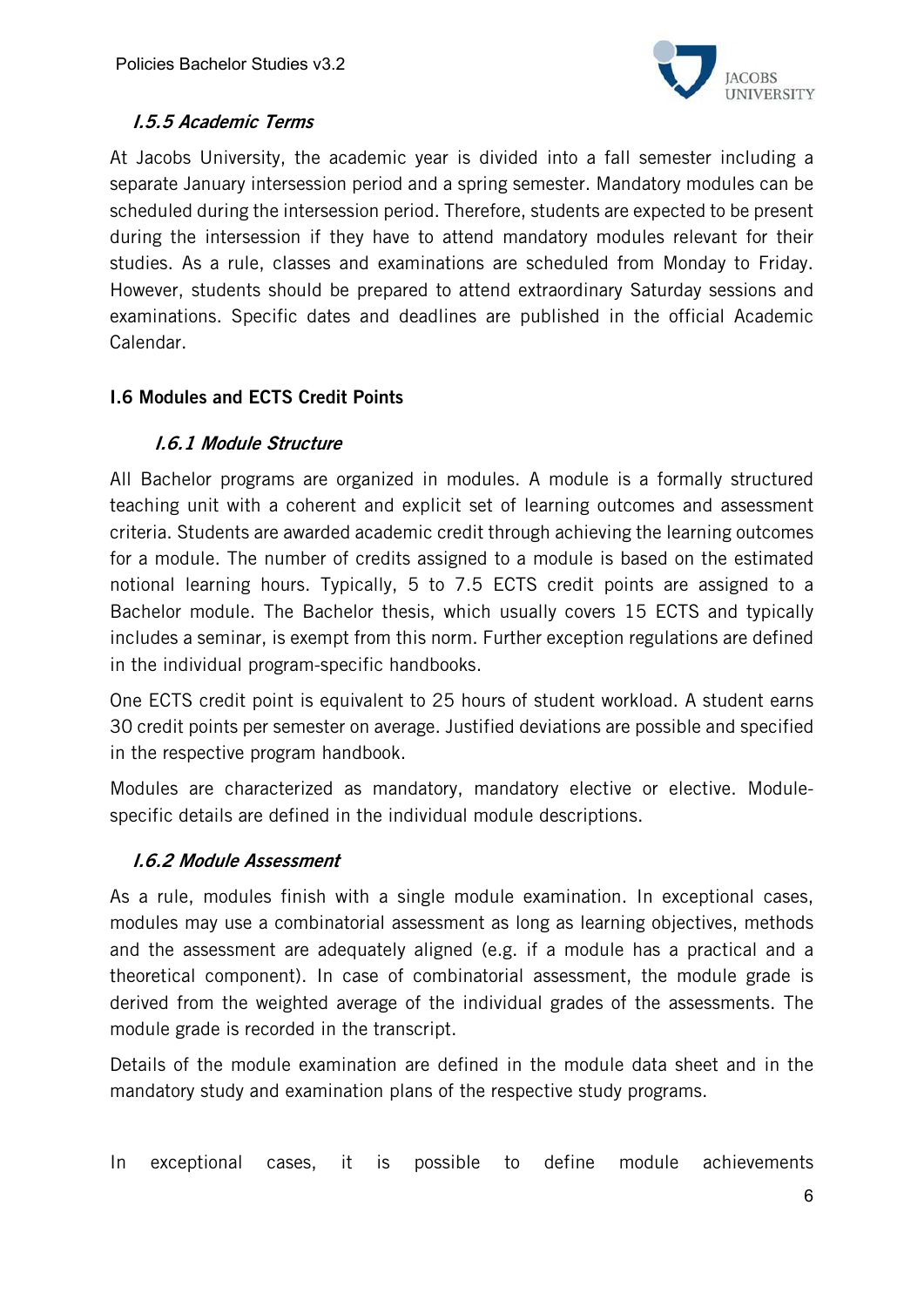

("Studienleistungen") as a pre-condition to be admitted to the module assessment. Module achievements must be defined in the module description. In case module achievements are graded, these grades are only counted towards fulfilment of the module achievement but they are not included in the module grade.

Module achievements are set and scheduled by the Instructor of Record. Students who fail to complete the module achievements during the semester are offered an opportunity to enhance the module achievement, generally before the final exam. Missed final examinations due to the non-completion of pre-conditions are not deemed as failed.

For modules that finish with a single module examination, the IoR may allow for bonus achievements (e.g., homework assignments, quizzes), as an option for students to monitor learning objectives during the semester. Bonus achievements (nature, number, grading and compensation in case of illness) must be clearly defined in the syllabus and must be communicated prior to the first session of the module. Bonus achievements can solely be used as feedback and to improve the grade of an already passed module examination by typically 0.33 but not exceeding 0.67 grade points. They may neither impair the grade nor be pass-relevant. Receiving the highest mark of 1.00 must be possible without bonus achievements. Bonus achievements are only valid for the first attempt of a module examination.

Examination results are published in the integrated campus management system (CampusNet). Students have the right to obtain access to their examination files upon request.

# I.7 Registration and Syllabi

### I.7.1 Registration

Every semester, students must register for the modules relevant for their Bachelor program. Registrar Services publishes the deadlines for registration each semester. The university reserves the right to cancel a module if less than 5 students have registered for it.

If a student is not formally registered for a module, no grades and credits can be awarded for that module, even if the student completes the work for it. If a student is formally registered for a module, the Module Coordinator must provide a result for that student at the end of the semester even if the student has not participated in the module.

Modules may have pre-requisites (previously passed modules) that must be fulfilled before registration. Additionally, they may have co-requisites (modules taken in the same semester) which require students to register in parallel to one or more associated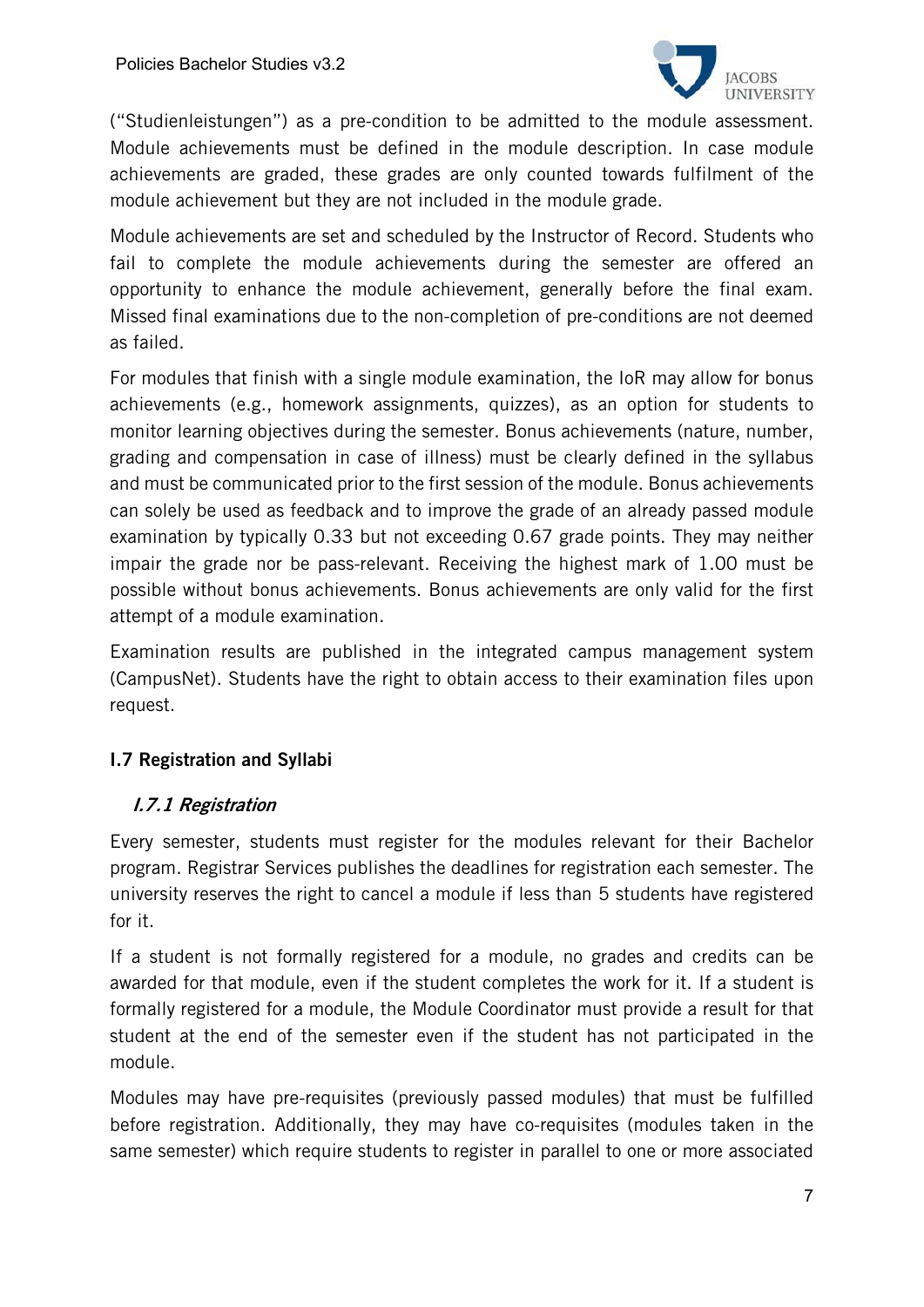

module(s).

The Instructor of Record (IoR) may exempt students from the pre- or co-requisite requirement.

In general, students have the opportunity to change their study plan by dropping and/or adding modules during a period of two weeks after the beginning of classes. The drop/ add deadline is published each semester in the Academic Calendar.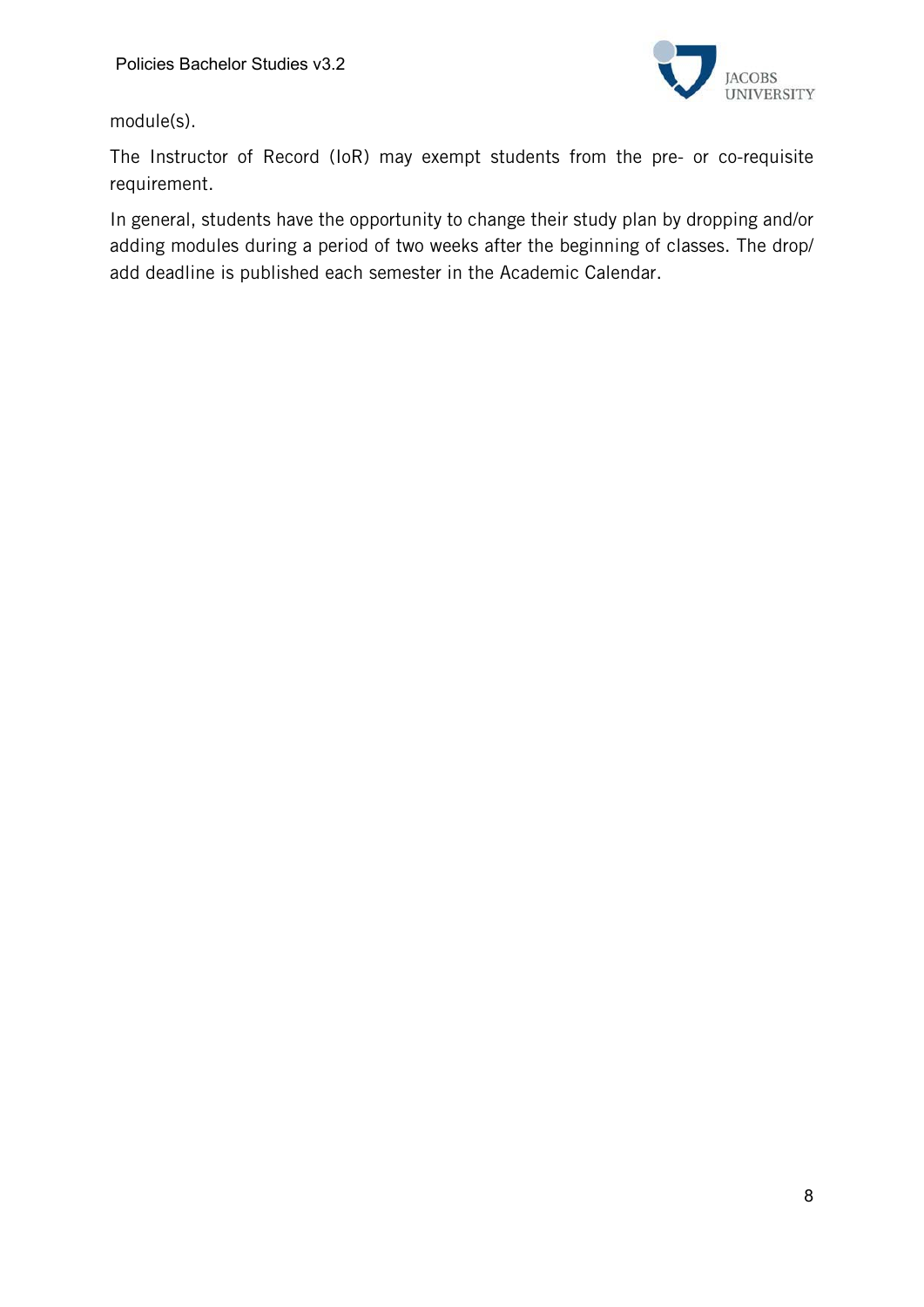

# I.7.2 Module Syllabi

A syllabus must be published for each module component before the start of registration in any given semester. This contains the topic of the module component sessions and specifies, if applicable, the basic literature to be consulted for these sessions. The syllabus contains specifications of the requirements, the grading details, and the learning outcomes.

# **I.8 General Program Structure**

The structure of each study program has two components: program-specific modules (CHOICE Modules, CORE Modules, Specialization Modules, Internship, Bachelor Thesis Module, and Skills/Methods Modules) and general education modules (Language Modules and Triangle Area Module/Society Impact Project).

Program-specific Modules (total 135 or 150 ECTS Credits):

- 45 ECTS Credits from CHOICE Modules
- 45 ECTS Credits from CORE Modules
- 15 ECTS Credits from Specialization Modules
- 15 ECTS Credits for the Bachelor Thesis Module
- 15 or 30 ECTS Credits for the Internship Module

General Education Modules (total 30 or 45 ECTS Credits):

- 0 or 15 ECTS Credits for Triangle Area Module/Community Impact Project
- 10 ECTS Credits from Language Modules
- 20 ECTS Credits from Methods/Skills Modules

In justified cases, study programs can decide to expand the internship from 15 ECTS to a full-semester internship with 30 ECTS. As a rule, study programs with a 30 ECTS internship do not require students to take modules in the Triangle Area/Society Impact Project.

The general requirements stated above are complemented by the specific regulations included in the study program handbooks. The graduation requirements for preparatory study programs (degree and non-degree) offered at Jacobs University can be different and are stated in the respective study program handbooks.

# *I.8.*1 Internship

The Internship module requirement for students includes a mandatory internship, which must be related to the respective area of study, taking place in any company, university, research institution, organization or start up worldwide. Jacobs University as an employer for this mandatory internship will in general not be accepted. Instead of an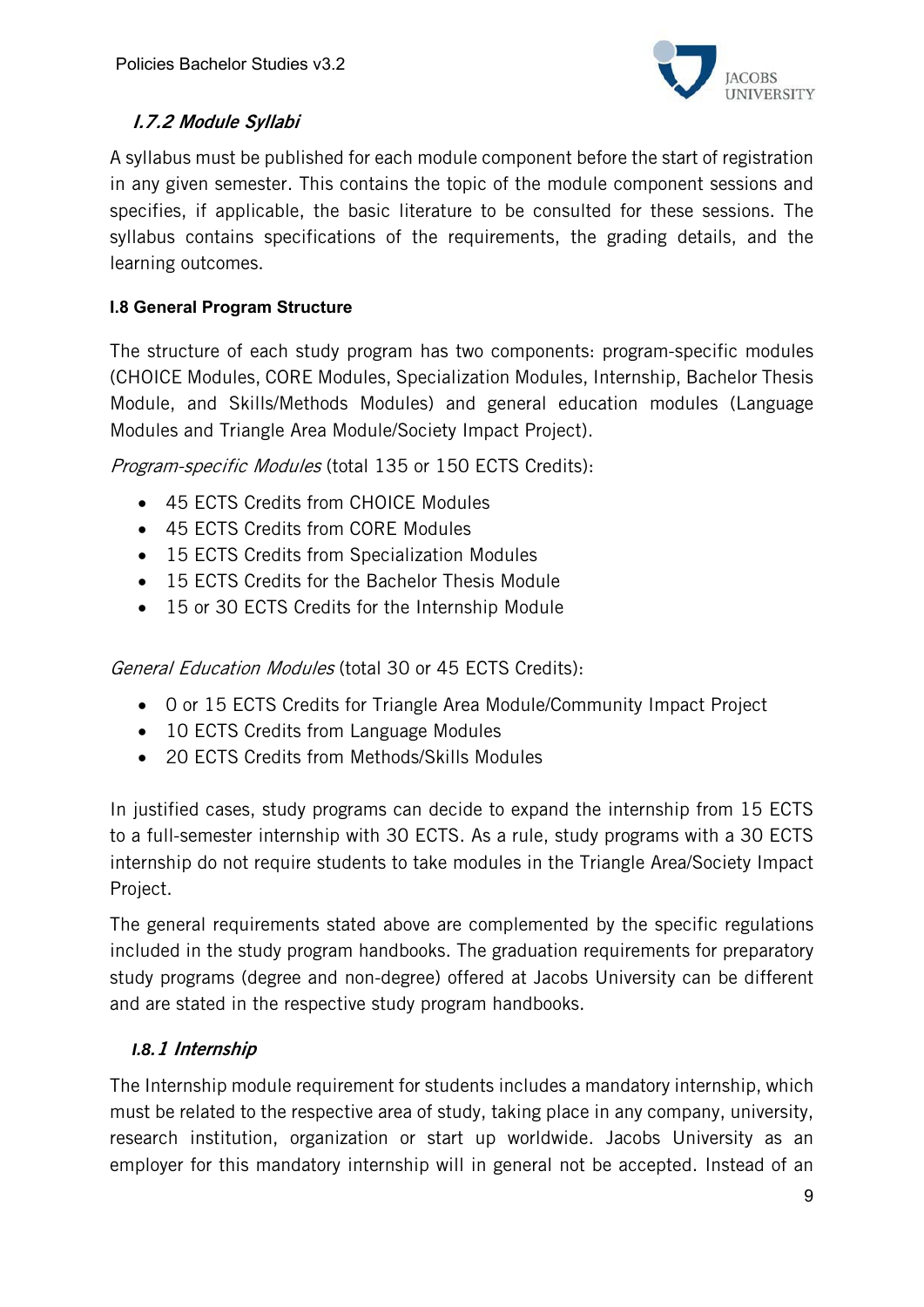

internship students may apply for the Jacobs University StartUp-Option.

The minimum duration of the internship is two months in full-time. The criteria for successfully completing the internship requirement are listed in the module description and include participation in professional skills courses and events (career fair, internship presentations, etc.), active participation in the internship, the submission of a written internship report or poster presentation as well as a supervisor's reference letter. Information about the internship will be listed on the transcript. Further regulations issued by the Career Service Center apply.

### *I.8.2* Study Abroad

Students have the option to spend a semester at one of Jacobs University´s partner institutions. Courses recognized for study abroad credits need to be pre-approved according to the Jacobs University study abroad procedures issued by the International Office, carry the equivalent of at least 22.5 ECTS credits in total and be related to the respective study program. The selection of modules/courses needs to be approved by the Academic Advisor, Study Program Chair and Registrar Services in the course of the study abroad application.

### *I.8.3* Majors and Minors

All undergraduate study programs at Jacobs University Bremen, with the exception of preparatory study programs, are eligible for a major as well as a minor.

Students may change their selected major until the beginning of the second year of study, provided they have met the first year requirements of the new major.

Students pursuing a minor must pass at least 15 ECTS credits from advanced level (CORE or Specialization) modules in the subject of the minor that are not used as mandatory modules in the graduation requirements of their major. Prerequisites for these advanced level modules must be met. The requirements for a minor including advanced level and prerequisite modules must not exceed 30 ECTS credits in total.

Study program handbooks must state whether and how a minor option is accessible within the 180 ECTS credits of regular workload for a Bachelor's degree.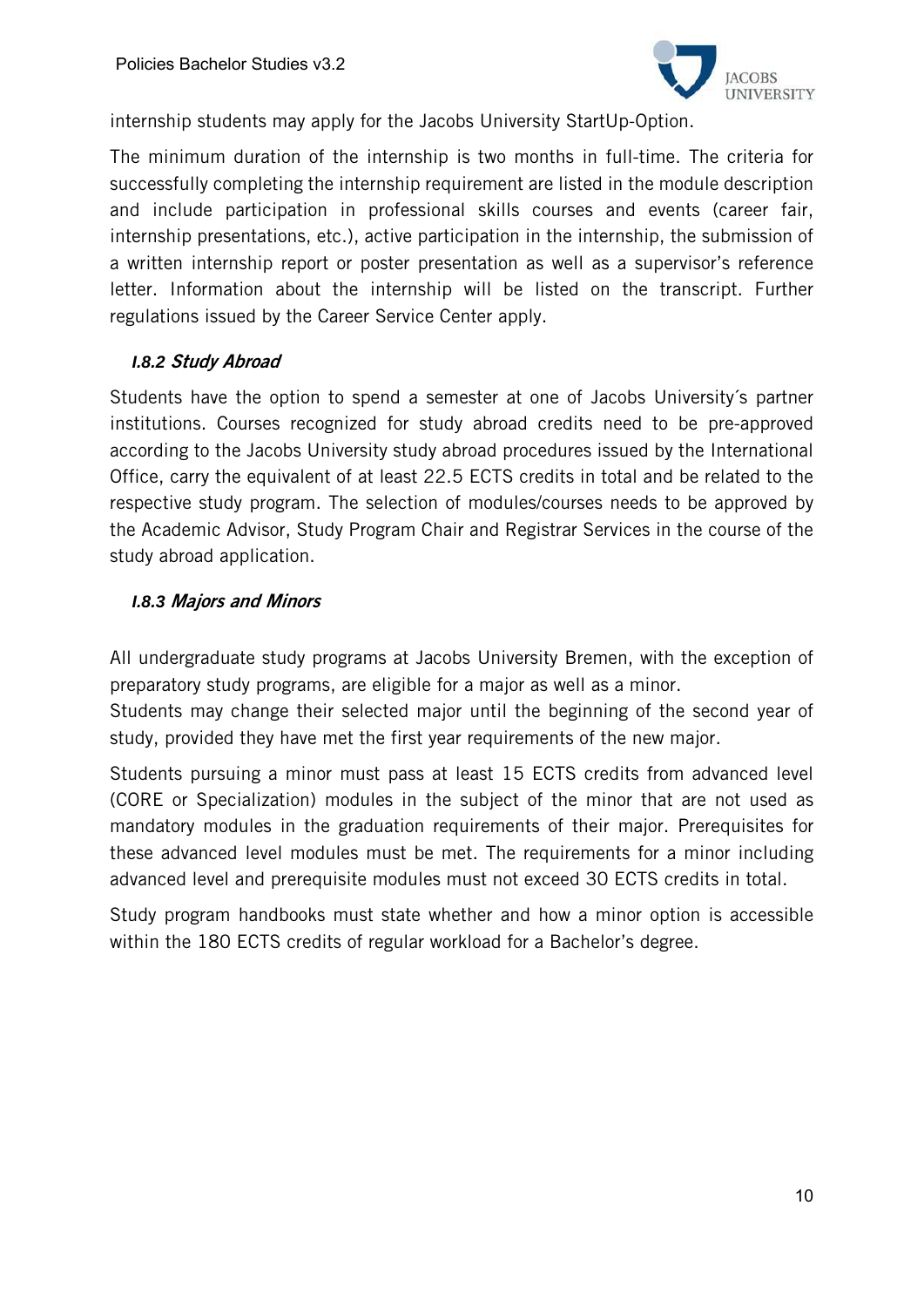

# II. Assessment Types

Assessment types include written assessments, oral assessments, practical assessments, project assessments, as well as the Bachelor theses.

Any type of assessment may be conducted electronically or complemented by electronic and online assessment and submission elements. This includes computerized testing in a test center, video interviews, online/electronic submission and other formats which use electronic systems and/or devices. For computerized assessments, student will be offered an introduction to the system used to familiarize themselves with it.

Team projects may be applied in all examination forms other than written examinations. In such cases, the IoR must clearly indicate the method of determining credit for the participants in the team. Such a method provides that the contributions of the individual team members be clearly identifiable and therefore gradable.

### **II.1 Written Assessments**

A written examination is a supervised, in-class assessment testing the students' competences. Each student produces answers to given questions, selects answers in multiple choice questionnaires or produces tasks in written form with no auxiliary resources except for those explicitly approved by the IoR. A written examination lasts between 60 and 180 minutes, usually reflecting the overall workload (ECTS) of that module. In general, Instructors of Record conduct and proctor examinations. In exceptional cases Registrar Services may organize additional proctors centrally (e.g., for final exams with high numbers of participants).

A term paper is a literary analytic, speculative, or interpretative composition on a chosen or assigned theme or subject, usually in prose according to previously specified requirements. The student produces the term paper individually. Different forms of term papers include project reports and essays.

A laboratory report describes the preparation, performance, and the results of empirical research according to previously specified requirements.

A poster presentation focuses on the poster as a medium for communication. It may be augmented by oral explanation or a Q&A period with the examiner.

### **II.2 Oral Assessments**

An oral examination is an assessment whereby the examiner poses questions to one or more students and each student produces answers in spoken form. Oral examinations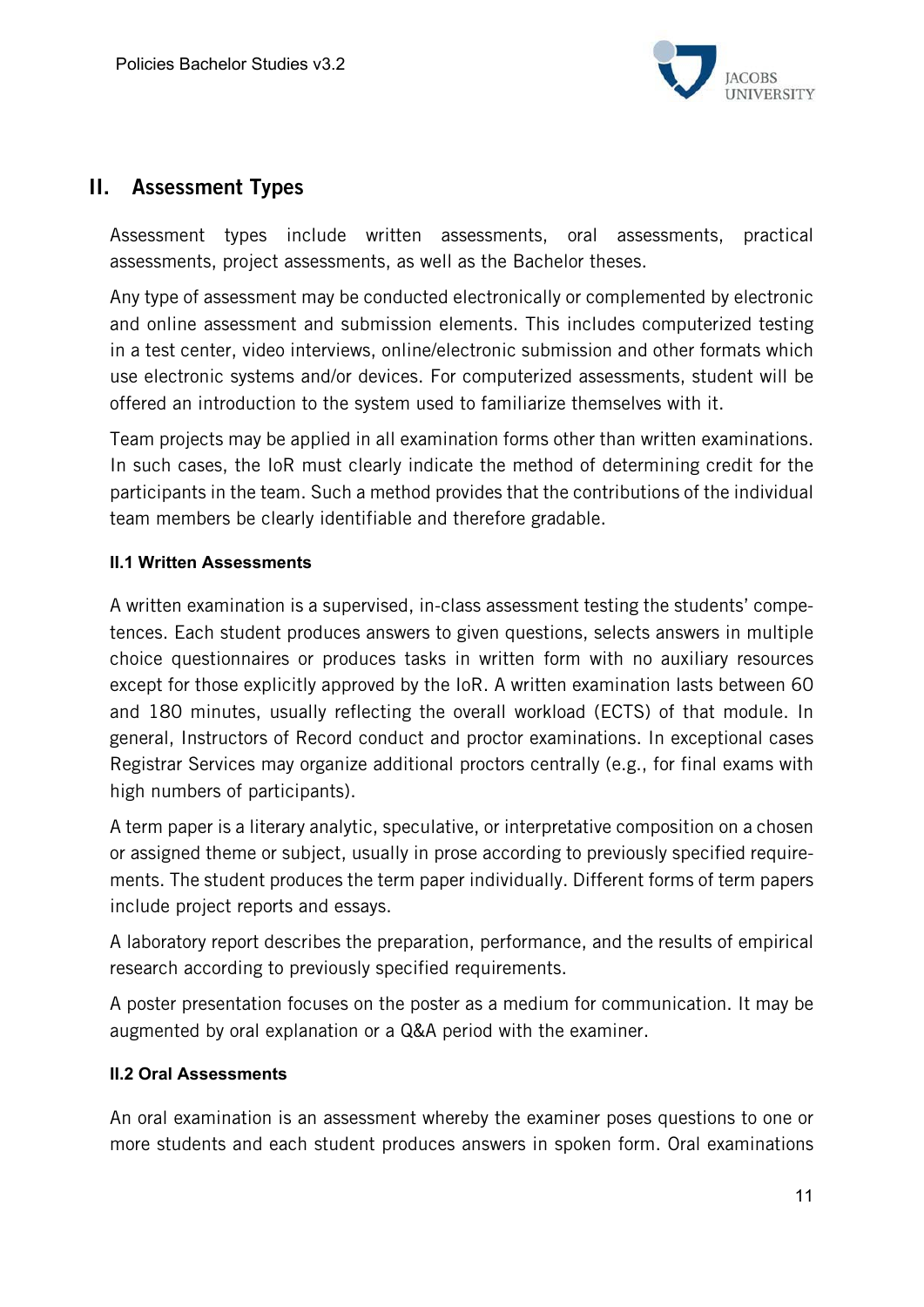

require the presence of a qualified observer in addition to the examiner. The observer holds an academic degree in the field of the module question of at least one level above the current degree of the student. He/she records in writing every answer given during the examination and submits these minutes for inclusion in the student's examination file. An oral examination lasts between 15 and 45 minutes per student.

A presentation is a formal talk about a topic, theme or project. It is generally performed in front of an audience using media to support the speech and may include a discussion period.

### **II.3 Practical Assessments**

A practical examination is an assessment of the practical skills of a student, for example in research-related modules. Practical examinations require the presence of a qualified observer in addition to the examiner. The observer holds an academic degree in the field of the module of at least one level above the current degree of the student. The observer minutes the examination and submits these minutes for inclusion in the student's examination file. A practical examination can be an individual or a group assessment and lasts between 15 and 45 minutes.

### **II.4 Project Assessments**

A project assessment refers to the comprehensive evaluation of a coherent set of activities that all relate to a particular topic or task ("project") such as planning, progress, presentation in one or more modality, etc.

### **II.5 Bachelor Thesis**

In order to graduate, students have to submit a Bachelor thesis of 12 ECTS credit points. The thesis is written under the guidance of a Jacobs University faculty member (thesis supervisor).

The cover page of the Bachelor thesis needs to show the title, the university's name, the month and year of submission, the name of the student, and the name(s) of the reviewer(s) (thesis supervisor and, if applicable, second reviewer). Furthermore, the thesis needs to contain the official Jacobs University declaration on authorship signed by the student that the thesis is independent work and has not been handed in elsewhere.

The electronic version of the Bachelor thesis must be uploaded to a plagiarism check platform defined by the university. Any source code or data supplementing a Bachelor thesis must be submitted electronically with the electronic version of the Bachelor thesis.

The Bachelor thesis is graded by the thesis supervisor and, if applicable, the second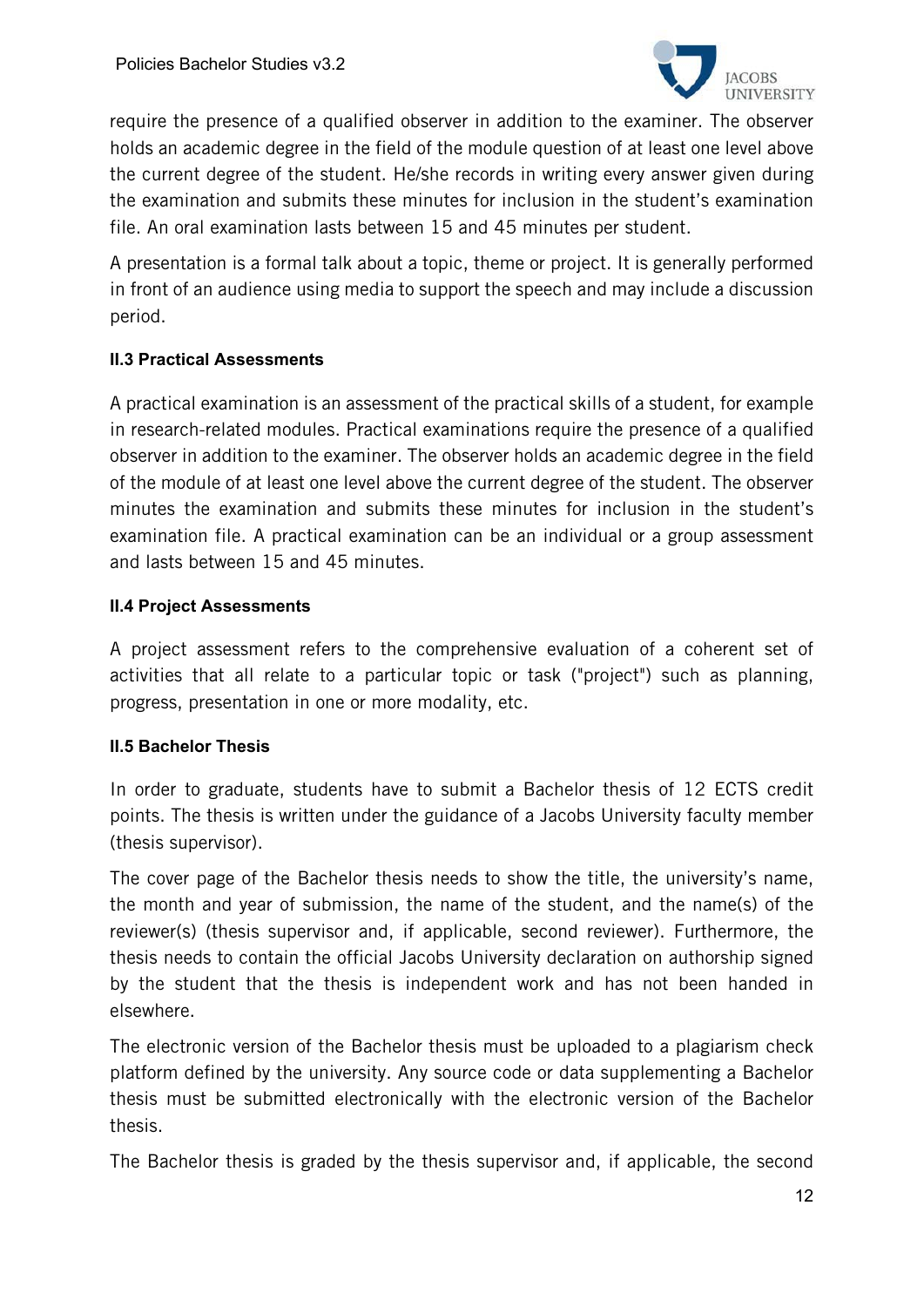

reviewer. As a rule, the second reviewer must be a Jacobs University faculty member or an external expert holding a PhD degree in the respective field.

The Bachelor thesis is graded according to the Jacobs University grading scheme that is published on the Jacobs University website. Reviewers agree on a single numerical grade.

If the thesis does not meet the requirements, the reviewer(s) has the possibility to grant the student the right to revise the thesis and resubmit it within three months.

Students must submit the Bachelor thesis on or before their last day of enrollment. Specific deadlines are specified in the Academic Calendar. If they cannot complete their thesis within the last semester of enrollment, they must apply for an extension of studies (see Admission and Enrollment Policy, section 4) in order to stay enrolled.

# III. Assessment Procedures

### III.1 Scheduling of Written Examinations

In general, written examinations are held at the end of the semester during the university's official final examination period as specified in the Academic Calendar. Registrar Services centrally plans the examination schedule and assigns the dates, times, and rooms for examinations to be held. Students with special needs have the right to request suitable exam arrangements (see section V.3. Students with Special Needs). No student is required to take more than two final module examinations on any given day. Students who would have more than two examinations on a single day may ask to be officially excused from all but two examinations.

For each examination one make-up is offered. Written make-up exams are centrally scheduled by Registrar Services for students who either failed the original examination or were officially excused (see section III.4. - Excuse from Academic Obligations). A further possibility to re-sit the examination will be given during the subsequent official module examination, normally in the following year. In this case it is possible to attend the classes of the module again. If students wish to do so, they may request to be registered for this module as auditors. In case a failed or missed (official excuse) module is not offered it may be replaced by a different module (see section III.5. - Exceptional Module Replacement).

### III.2 Incomplete Module Work

In exceptional cases, students may request a temporary incomplete grade for any module for which they are currently registered. This is indicated by an "I" on the initial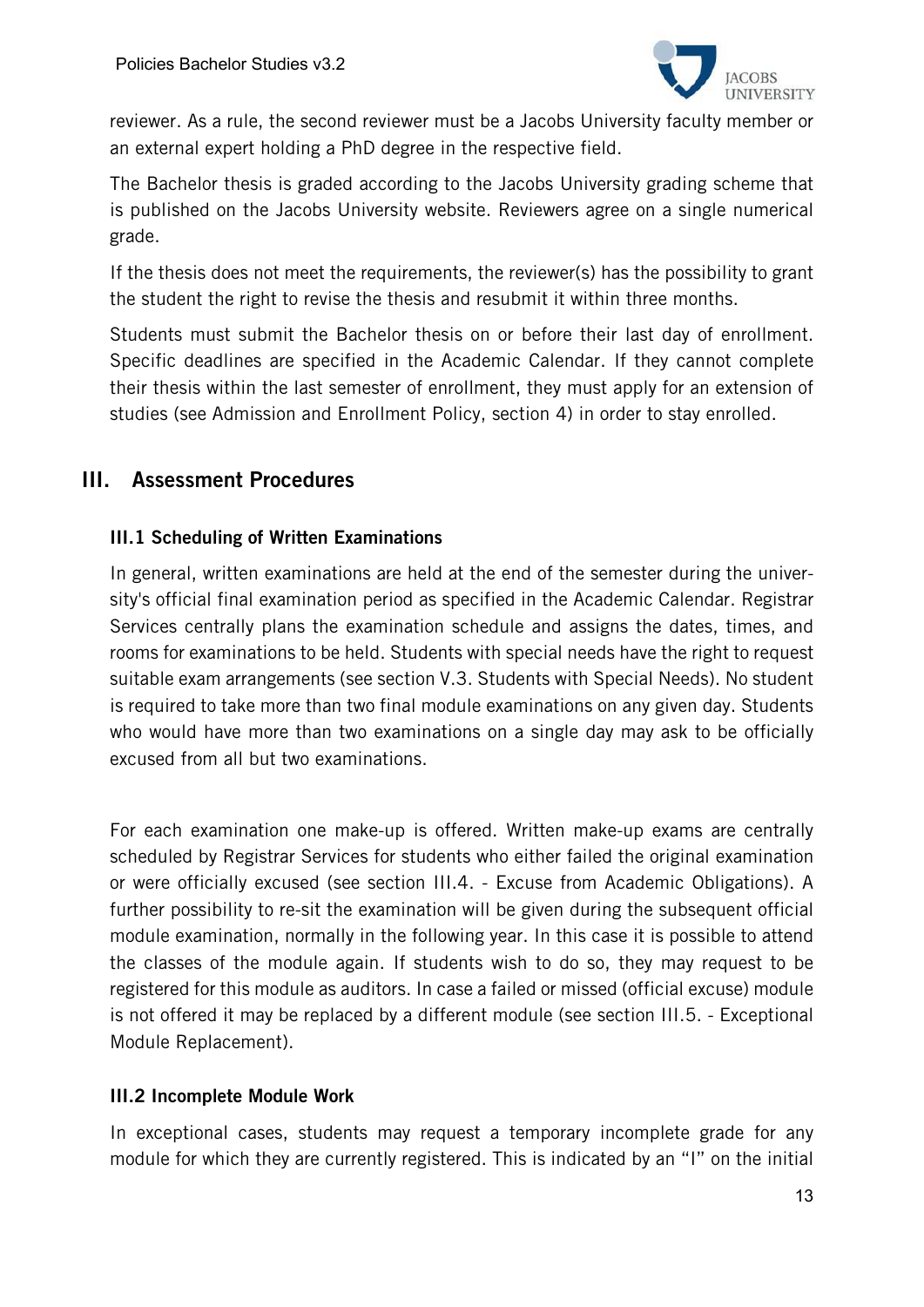

grade report. An "I" is assigned only in cases where a student receives permission from the IoR to turn in module work after the end of the semester. The IoR may communicate a grade penalty for late submission if applicable.

An incomplete "I" will also be assigned if a student is officially excused for a grading component. In this case no grade penalty will be imposed. The modalities for completion of the module in these cases is regulated in section III.4. Excuse from Academic Obligations.

The student must fulfill the missing requirements within the given deadline for submitting incomplete module work published in the Academic Calendar, whereupon the IoR will convert the "I" to a grade.

If the missing requirement is not fulfilled by the deadline, the instructor will assign the lowest possible grade for this grading component and issue the grade for the module accordingly.

# III.3 Failed Modules

For modules with one assessment type, the module is ultimately failed if the written examination required for passing the module is failed three times (first attempt plus two make-up exams). For all modules with other assessment types, the IoR or SPC may allow for a maximum of one resubmission or make-up exam.

Modules with more than one assessment component (Modulteilprüfungen) are failed if the weighted average of the percentage grades is lower than 45% (corresponding to a numerical grade of 4.67 or lower). In that case, all assessment components need to be repeated provided a repetition is possible. Modules that consist of more than one graded module component (Modulkomponentenprüfungen) are failed if one of the assessments of a module component is failed. In that case, the assessment that has been passed does not need to be repeated.

If a mandatory module is ultimately failed, the Bachelor degree of the study program will not be granted. Unless the student continues in a different major the student will be disenrolled.

### III.4 Excuse from Academic Obligations

Students may be excused officially by Registrar Services from taking examinations or from attending mandatory class/lab sessions for the following reasons only:

Illness or personal emergency: Illness must be documented with a sick certificate issued by a qualified physician. This certificate needs to verify the date and time of the inperson visit occasioned the confirmation that the student is unable to fulfill his/her academic obligation (either attend class/lab or take the examination). The university reserves the right to request a second medical opinion. Other emergencies must be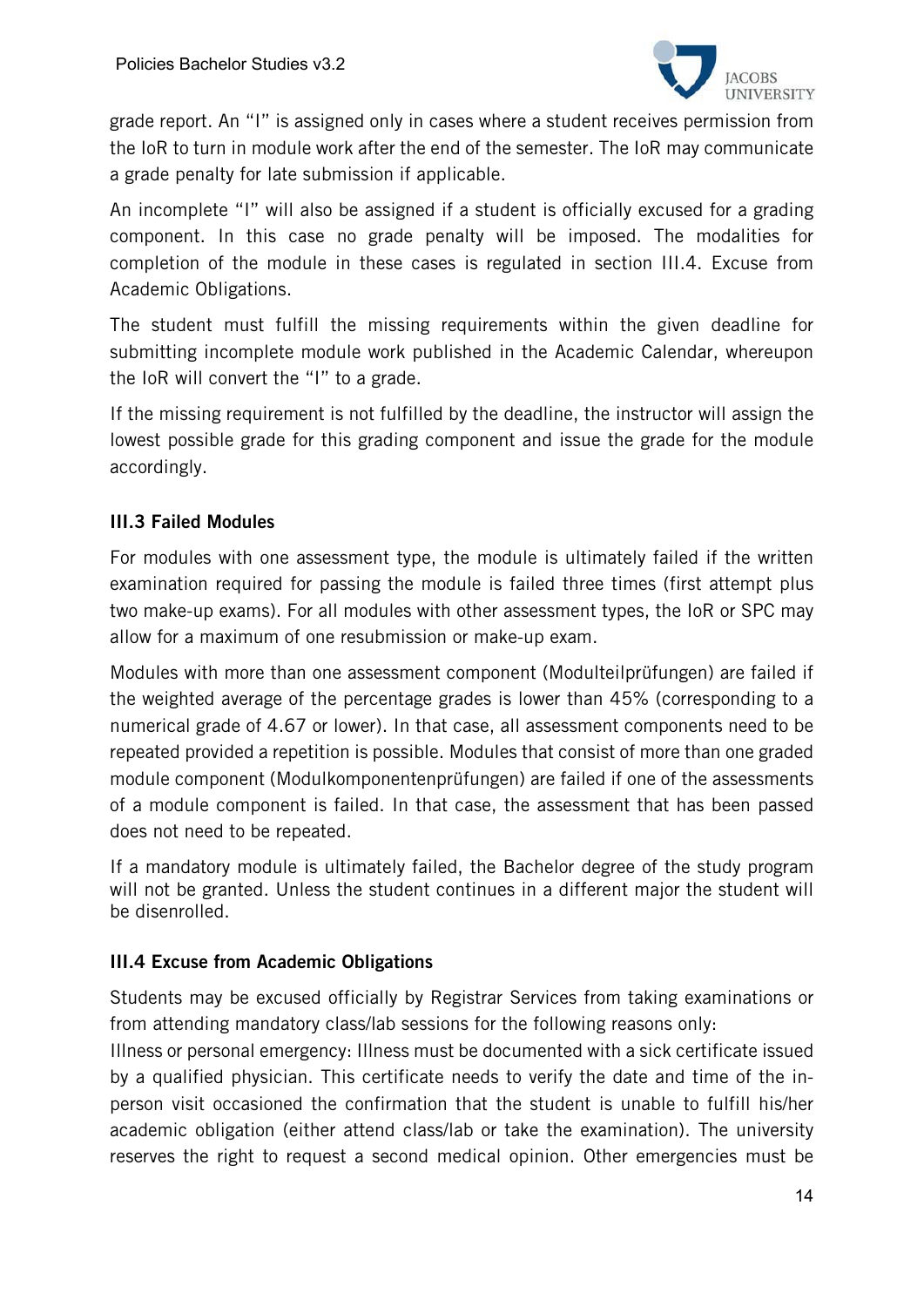

appropriately documented in writing. Sick certificates and documentation for personal emergencies must be submitted to Registrar Services by the third calendar day from the beginning of illness/of the emergency. These three days include the first day of the illness/of the emergency. If the third calendar day is a Saturday, Sunday or a public holiday, the deadline is extended to the next working day. If students submit a sick certificate after the deadline, an excuse may be issued, when applicable, only for the submission date and the two calendar days preceding it. Predated or backdated sick certificates – i.e., when the visit to the physician takes place outside of the documented sickness period – will be accepted provided that the visit to the physician precedes or follows the period of illness by no more than one working day.

Clashes with other mandatory academic obligations: If it is not possible for students to attend an examination because it clashes with another mandatory academic requirement, students are entitled to be officially excused from the examination. Excuses due to excursions in mandatory modules will be sent out by Registrar Services as early as possible after the drop/add period each semester. Students who cannot participate in an examination because they are studying abroad or are on internship have to notify Registrar Services at least two weeks before the start of the examination period.

Regardless of the reason for their absence, students must inform the IoR and Registrar Services before the beginning of the examination or class/lab session that they will not be able to attend.

Failure to complete a module will lead to a continued incomplete of the module until the missing requirements are fulfilled or definitively failed. Students who are not officially excused will receive a failing grade for the exam.

Students who go on an optional excursion or participate in events of importance to the university may ask Registrar Services to issue a recommendation for an excuse. Requests for recommendations must be made via email well in advance of the event or the class trip. The decision whether to excuse the student rests with the IoR.

### III.5 Exceptional Module Replacements

In exceptional cases, e.g., if a module is no longer offered, mandatory modules or mandatory electives may be replaced by other modules. The latter have to fulfill a similar function in the curriculum and a written request about such replacement needs to be filed. The request needs to be first approved by the SPC and subsequently by the Dean.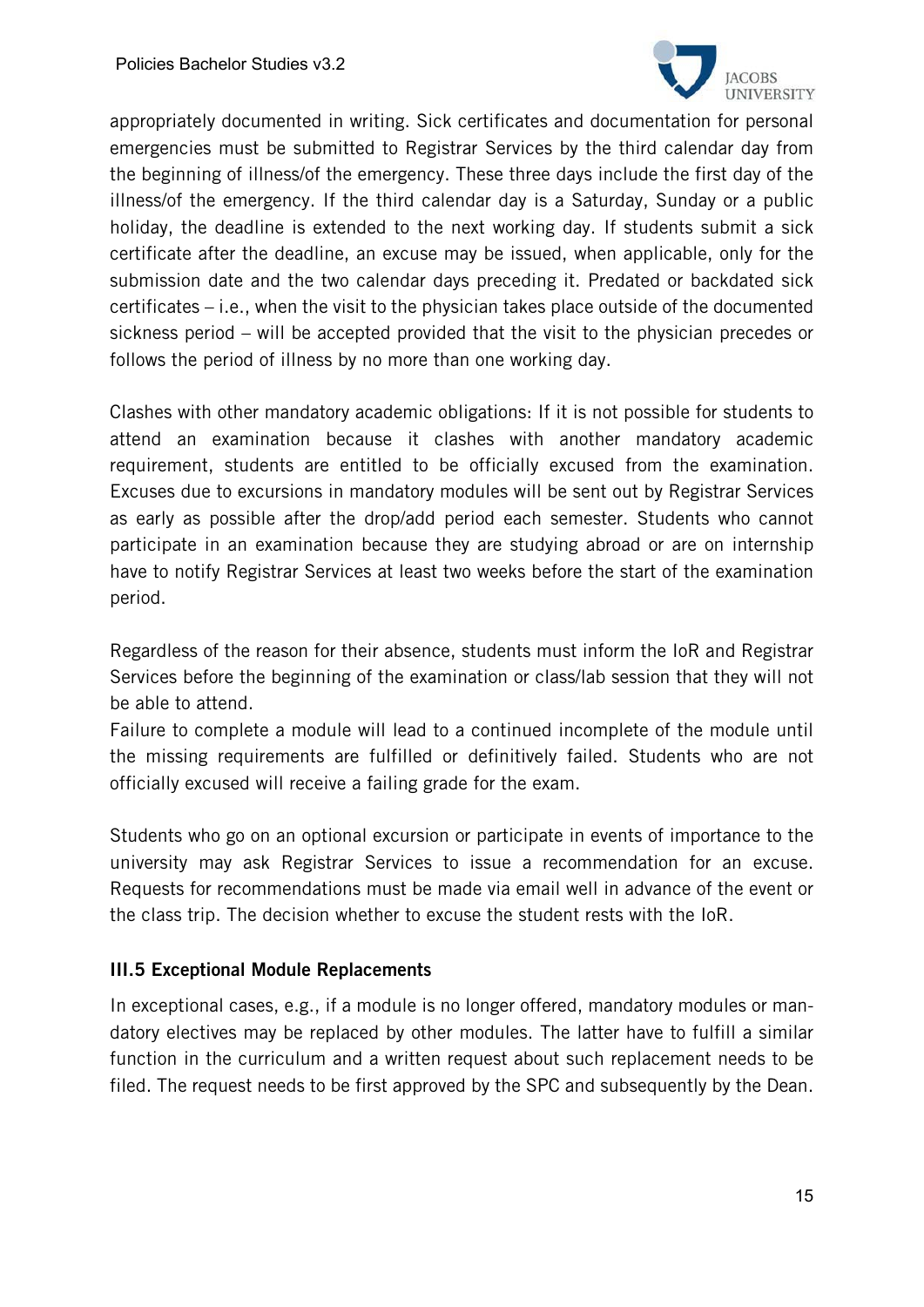

# III.6 Pass Option

Students may request, upon consultation with the Academic Advisor for the grade of one passed CHOICE or Methods/Skills module (up to 7.5 ECTS) to be excluded from the calculation of the GPA and to be replaced by a 'P' (for pass) on the transcript under the following conditions and limitations:

No more than one Pass Option may be applied during the entire undergraduate degree program. The Pass Option may not be applied on a failed module or on the Bachelor thesis. The Pass Option can be applied at any point before graduation, but for all internal grade-based evaluations the actual grade in the module will be considered.

Once applied, the Pass Option cannot be reverted into a grade or reassigned to a different module.

# III.7 Grading

Modules and module components at Jacobs University are graded by the Instructors of Record on the basis of a percentage scheme. The percentages are converted to a numerical module grade. The university website lists the respective grading tables.

A module is passed with a 4.33 numerical grade or better. ECTS credit points are awarded as soon as the module is passed.

Registrar Services calculates the cumulative grade point average (GPA). All modules in which the student received a grade (except for modules in the Further Modules Area) are included in the calculation of the cumulative GPA weighted by credits.

In general, the deadline for submitting final grades for the fall semester is end of January, for the spring semester end of June, or a workday close to these dates as specified in the Academic Calendar.

In addition to modules that are required for graduation students may register for further modules. Credits obtained in these modules do not count towards the credits needed for graduation and are not included in the calculation of the cumulative GPA but appear on the transcript. In case a student successfully completes more modules than required for graduation, the additional modules may be moved to the Further Modules Area.

# III.8 Advanced Placement, Transfer Credits, and Non-Academic Achievements

Jacobs University awards ECTS credit points for Advanced Placement (AP), Module Transfer, and Non-Academic Achievements.

# III.8.1 Advanced Placement Credits

Advanced Placement (AP) credits may be awarded for academic competences acquired outside of formal university-level module work. Advanced Placement credit is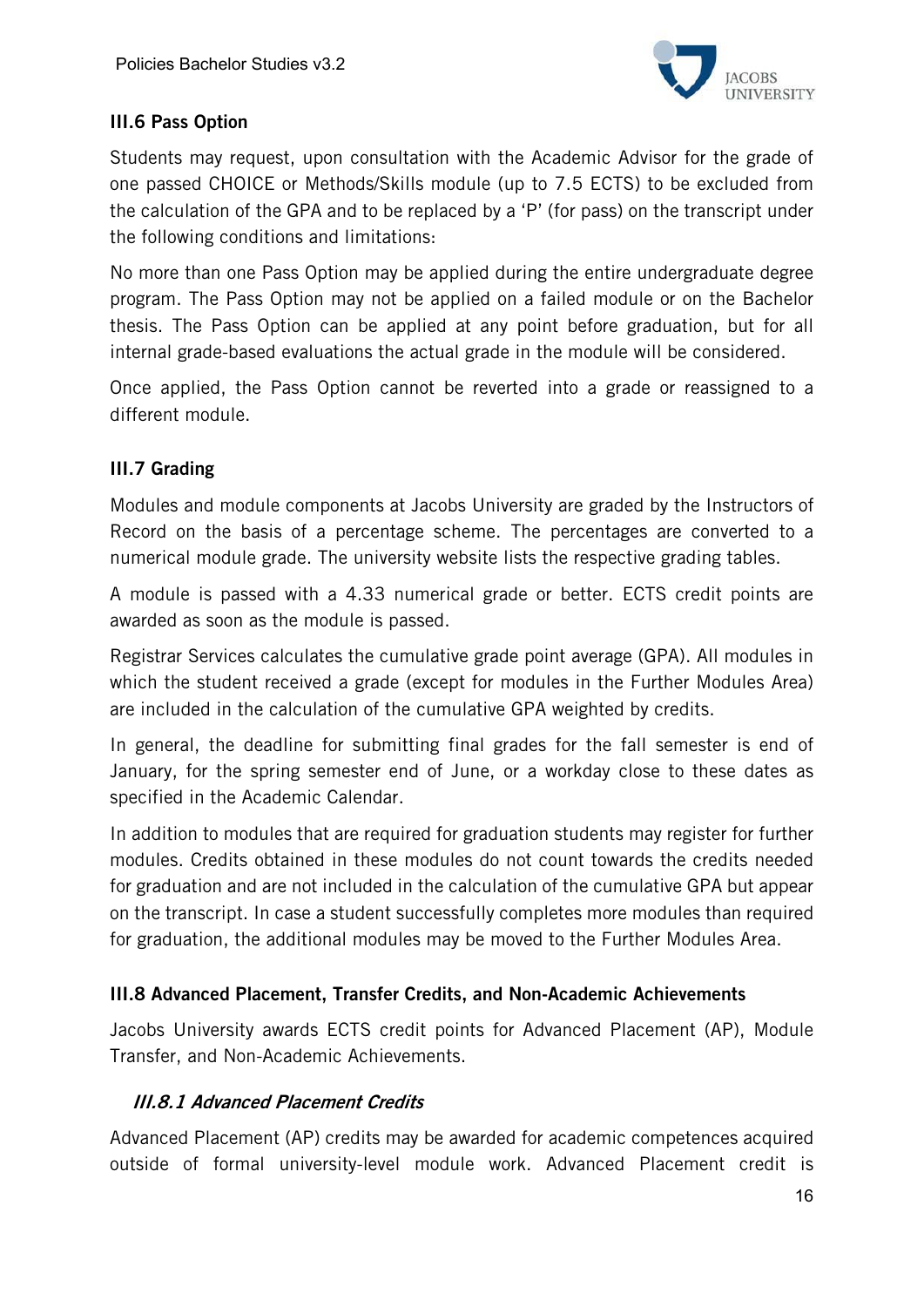

conditional on a demonstrated level of competence equivalent to a university-level module regularly offered at Jacobs University. Not all Jacobs University modules are eligible for Advanced Placement. For more details, students should contact the responsible Instructor of Record and their Study Program Chair. Faculty may request students applying for Advanced Placement to pass a formal written examination, which should generally be offered during the first two weeks of classes. If the student has already registered for a module, he/she can in principle only apply for AP credits for that particular module and withdraw from the module within the drop/add period. Once modules are taken at Jacobs University, they may not be replaced by Advanced Placement credits. Language modules are generally excluded from Advanced Placement.

AP credits recognized by Jacobs University are designated on the transcript as being Advanced Placement modules (AP). In such a case, no grade is assigned.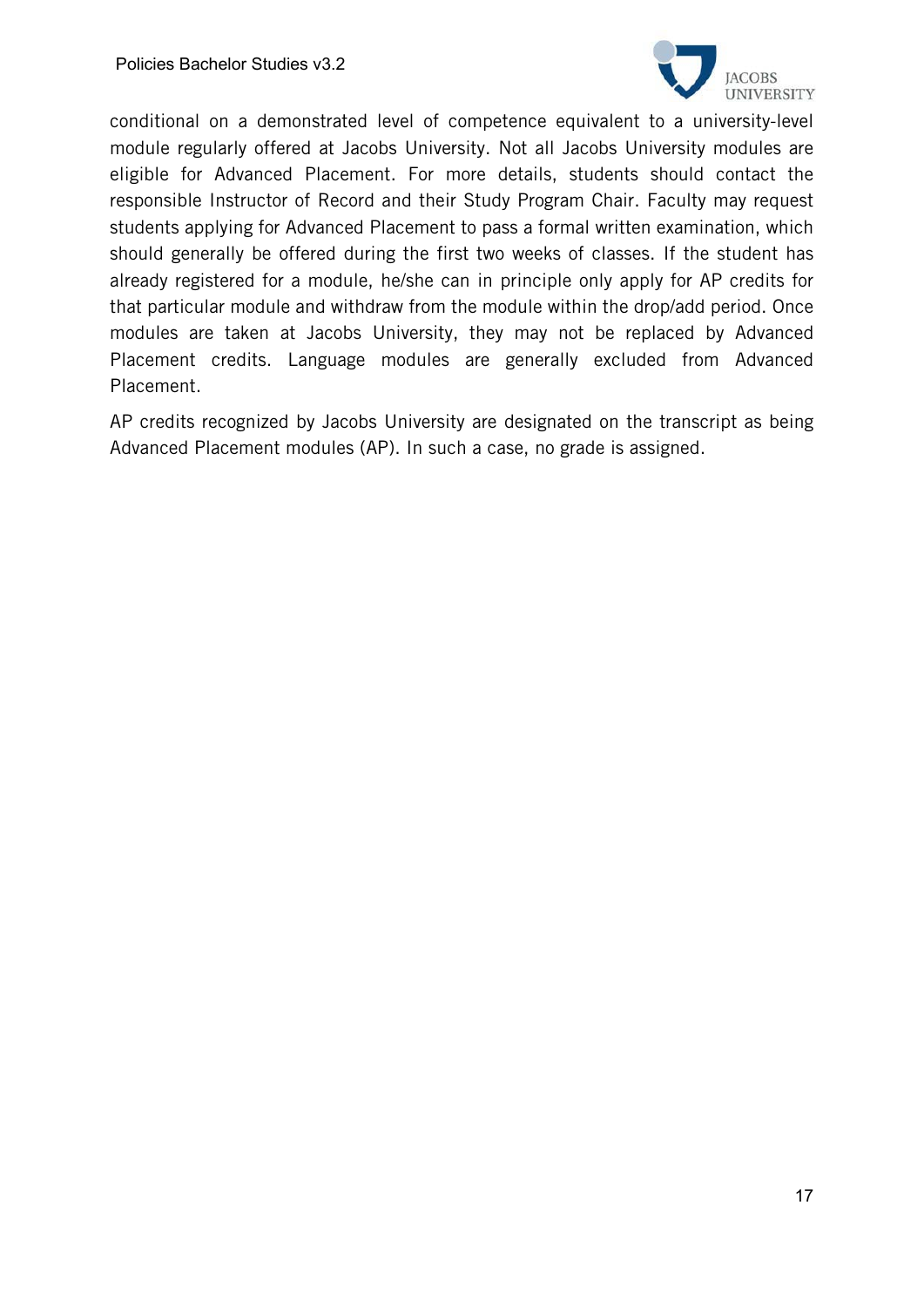

# III.8.2 Transfer Credits

Transfer credits may be awarded for academic module work completed at another university or institution of higher education (e.g., for transfer students or for study abroad). To apply for the recognition of transfer credits, students must submit the Transfer Credit Form, the module syllabi, and an official transcript indicating the modules taken to Registrar Services. Upon recommendation of the Faculty from the respective field of study, Registrar Services rules on the acceptance of transfer credits.

Module work completed at other institutions is eligible for transfer credits at Jacobs University if the qualification to be recognized does not differ significantly in content, intended learning outcomes, scope, academic level or quality from the modules offered at Jacobs University. A refusal to transfer credits must be reasoned by Jacobs University. Language modules in the languages taught at Jacobs University are accepted if taken at other universities or at our partner institutes. Credits acquired for languages other than those offered at Jacobs University are transferred if issued by a partner university of Jacobs University.

For module work completed prior to enrollment at Jacobs University, students must apply for recognition of transfer credit points during their first semester at Jacobs University. Students who transfer a significant number of credits may be treated as "Transfer students" and be placed into a higher semester of their study program.

For module work completed elsewhere while being enrolled at Jacobs University (i.e., during the semester breaks or study abroad), students must apply for recognition of transfer credit within one semester after the achievement.

### III.8.3 Non-Academic Achievements

Non-academic competences acquired outside of the higher education system may be recognized for up to half of the credits provided for the modules offered, provided that the acquired knowledge and skills are equivalent in content and level to the modules they are intended to replace. Equivalence is given if the content, scope, and requirements essentially correspond to those of the intended study program at Jacobs University, to which the credits are to be applied. Students must apply for the recognition of Non-Academic Achievements during their first year of study.

### III.8.4 Language Modules

All study programs taught in English contain mandatory German language modules. Students who meet the required German proficiency level (e.g. native speakers) need to select modules in another language offered at Jacobs University. Program-specific regulations are defined in the respective program handbook. Students must take a placement test before registering for the appropriate language proficiency level. They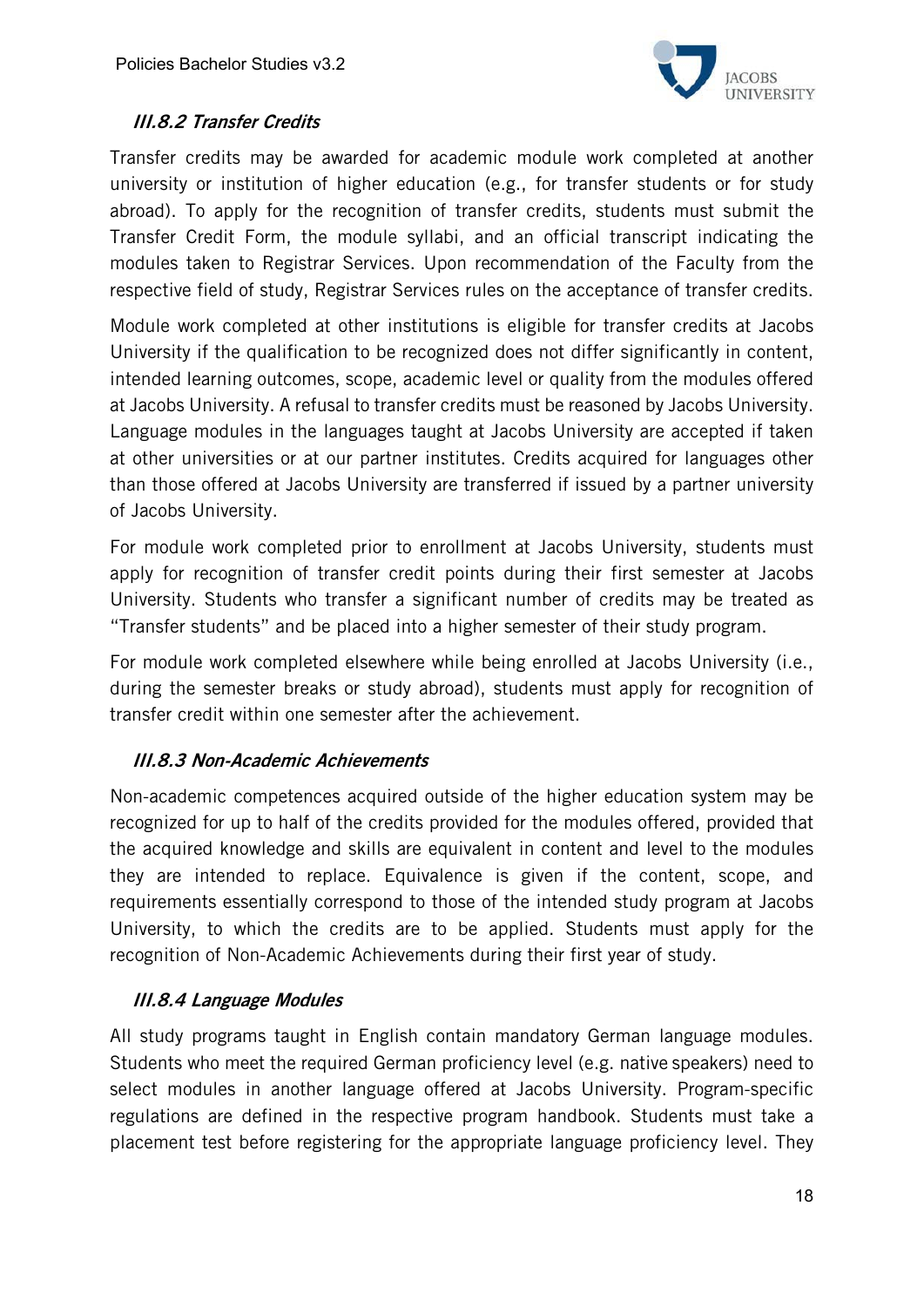

may, at their own risk, take language modules half a level higher than the one in which they have been placed according to the placement test.

# III.8.5 Audit

Students may register for modules as auditors. It is at the discretion of the Instructor of Record to allow auditing of the module and specify the conditions for auditing. Audited modules are not graded and do not receive credit points, they do not fulfil any degree requirements. These modules will appear on the transcript with the indication that the module was audited.

# III.8.6 Further Modules Area

In addition to module that are required for graduation students may register for further module. Credits obtained in these modules do not count towards the credits needed for graduation and are not included in the calculation of the cumulative GPA but appear on the transcript.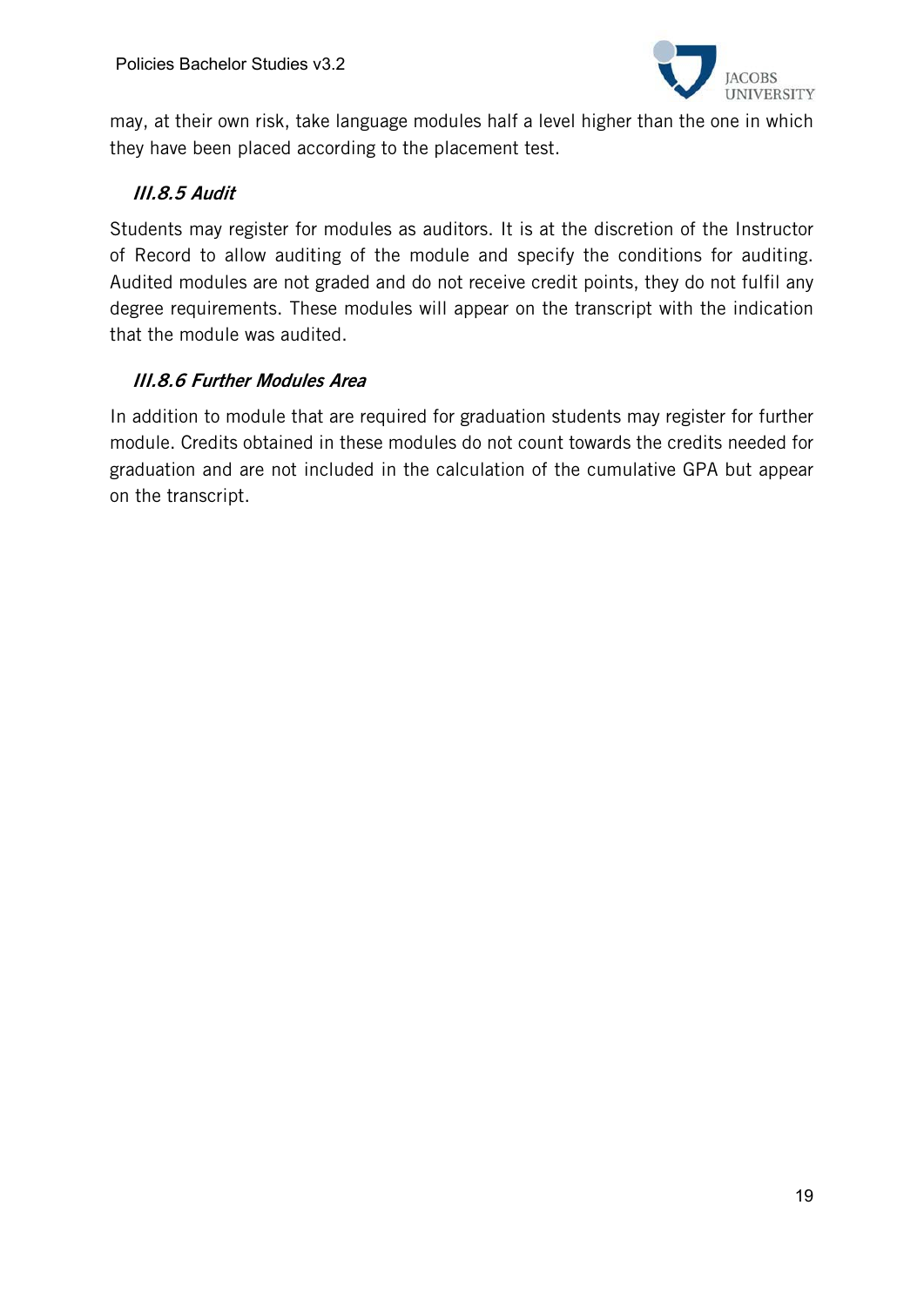

# IV. Degree Certificates

Upon graduation and after completing the formal checkout, every student will receive the following final documents:

# IV.1 Diploma

The diploma states the name and date of birth of the degree holder, the degree and program, and the date of the conferral of the degree. The diploma carries the seal of Jacobs University and is signed by the President of the university and the Dean responsible for undergraduate studies. Pre Degree students receive a certificate instead of a diploma.

### IV.2 Diploma Supplement

The diploma supplement conforms to the guidelines of the Kultusministerkonferenz (KMK) and provides more detailed information about the university and the specific program of study. It also includes the final GPA, the date of the conferral of the degree and, if applicable, further special achievements.

### IV.3 Final transcript

The final transcript lists all modules a student has taken at Jacobs University, including the grades of the individual modules. It also lists the semester GPA for each semester of study, the cumulative GPA for the entire study, the Bachelor thesis title and grade, the date of the conferral of the degree, and, if applicable, further special achievements. The transcript is signed by two staff members of Registrar Services and carries the seal of the University.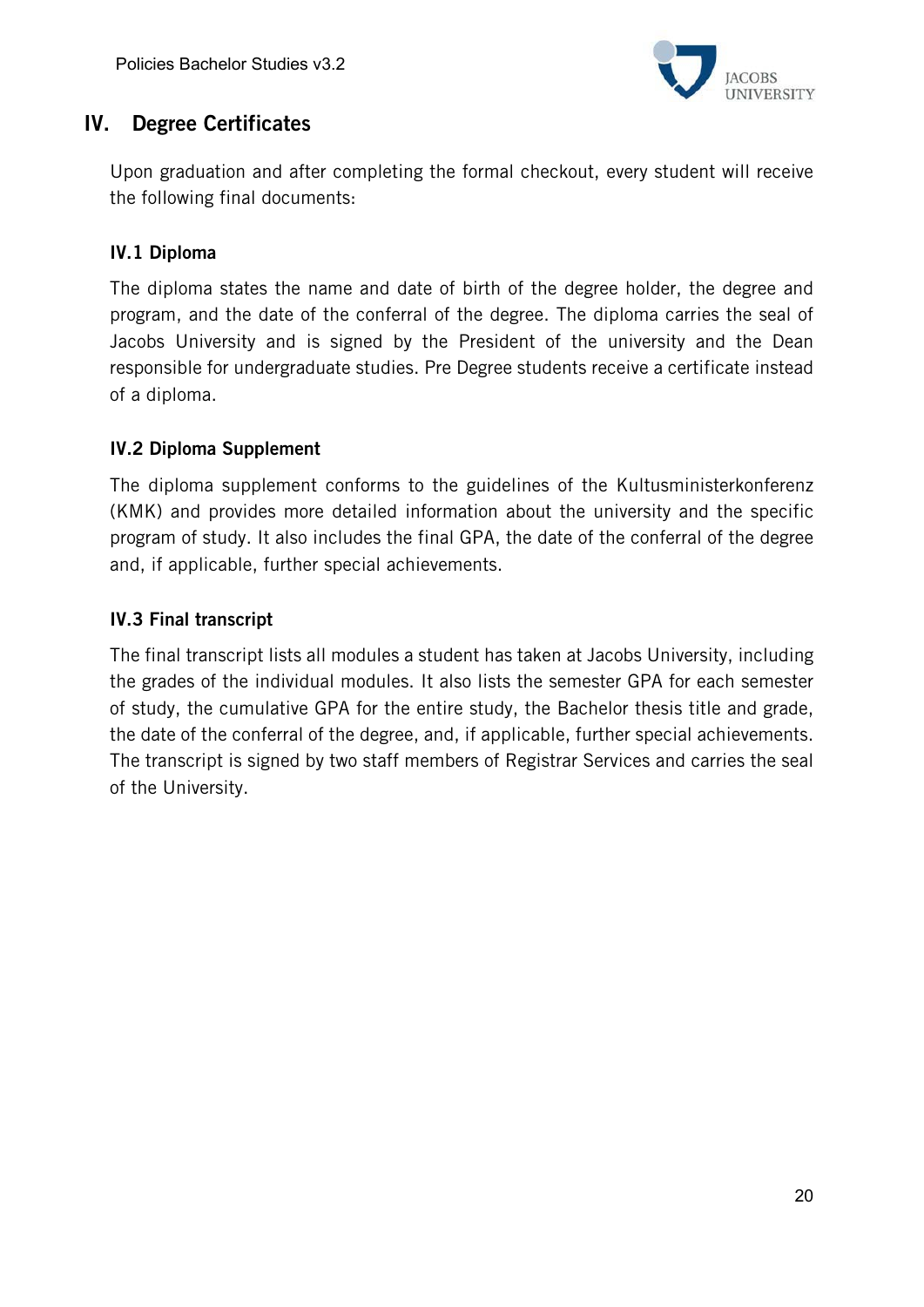

# V. Administrative Details

### V.1 Committee on Examinations and Standing (Widerspruchsausschuss)

The Committee on Examinations and Standing is an academic body that decides on official appeals by students in matters such as academic examinations, extension of studies, re-enrollment (see Admission and Enrollment Policy), as well as other complaints regarding examinations or academic standing that could not be solved otherwise. The committee is an independent appeals board, which acts according to the policies of the university. It is a non-public body. Its decisions are binding. The committee consists of the following members with voting rights. A substitute may be appointed to deputize for a member.

- one Dean for undergraduate education
- one Dean for graduate education
- one faculty member from each focus area
- one member of research and teaching staff
- one undergraduate student
- one graduate student

### V.2 Graduation Ceremony

A student who wants to receive his/her diploma during graduation ceremony must submit his/her Bachelor thesis by the deadlines specified in the Academic Calendar.

A student who wants to participate in the graduation ceremony before having completed all graduation requirements does a so-called "walkthrough". In order to be eligible for a walkthrough, the student must provide written confirmation of his/her thesis supervisor and/or the respective Instructor(s) of Record that he/she is expected to finish all graduation requirements no later than August 31 of that academic year. As a rule, the confirmation must be submitted to Registrar Services at least two weeks before the graduation ceremony.

# V.3 Students with Special Needs

The rules and provisions of the "General Act on Equal Treatment" (Allgemeines Gleichbehandlungsgesetz - AGG) apply. Students with special needs should be able to complete their studies and examinations under conditions equivalent to those of any other student. To this end, as far as possible all study- and examination-related offers are designed to be barrier-free. Students with special needs are entitled to special